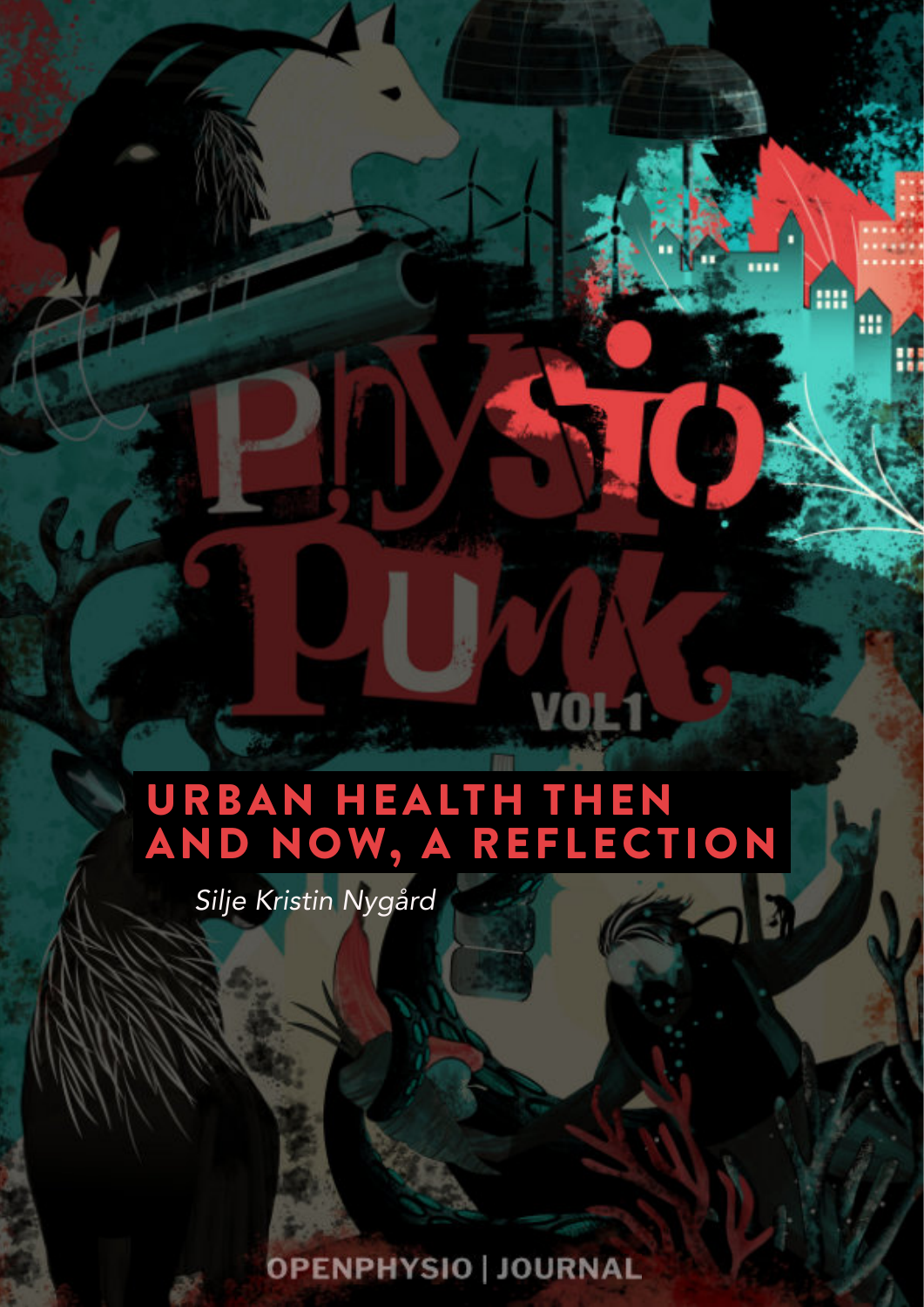# URBAN HEALTH THEN AND NOW, A REFLECTION (PHYSIOTHERAPIST, 15.03.2150)

Silje Kristin Nygård, *Bachelor program in physiotherapy, Institute for Health and Care Sciences, UiT The Arctic University of Norway.*

*'Urban health then and now, a reflection (Physiotherapist, 15.03.2150)' its starting point in the development of human settlements and population throughout history. On this basis, it envisions a future in which a shift to greener urban cities has led to various improvements in people's health and*

*social conditions, both globally and locally. As more and more people are living in cities and the greening of cities is underway, this vision and its exploration all but a fantasy. With added collaboration from health professionals, urban planning and design could support the creation of even more green spaces and greener buildings, leading to cleaner air, more physical activity, natural insulation of homes, carbon sequestration, local food production, increased biodiversity and ultimately, a time with more social cohesion and healthier and happier people. By never loosing focus of people's health, function and physical activity, it reminds us that it might not be wholesale change that is at stake, but that a broadening of our professional identity, roles and responsibilities could contribute more broadly than we have thought so far.*

#### **From an explosion to the stabilisation of population numbers**

It is easy to look back on history from where I sit in the year 2150. It is also necessary to do so, because history explains many of the great challenges we have been through the last centuries. Humans began to cultivate land around 10,000 BC. The change in society was great, and we were then about 2 million people on our planet. At the same time, we still lived close to nature. The first cities began to emerge about 4,000 years later. From the year 1700, population growth increased exponentially. Industrialisation led to further increase in urbanisation, and from the year 1700, when we were just under 600 million people, population growth increased by 7 times until the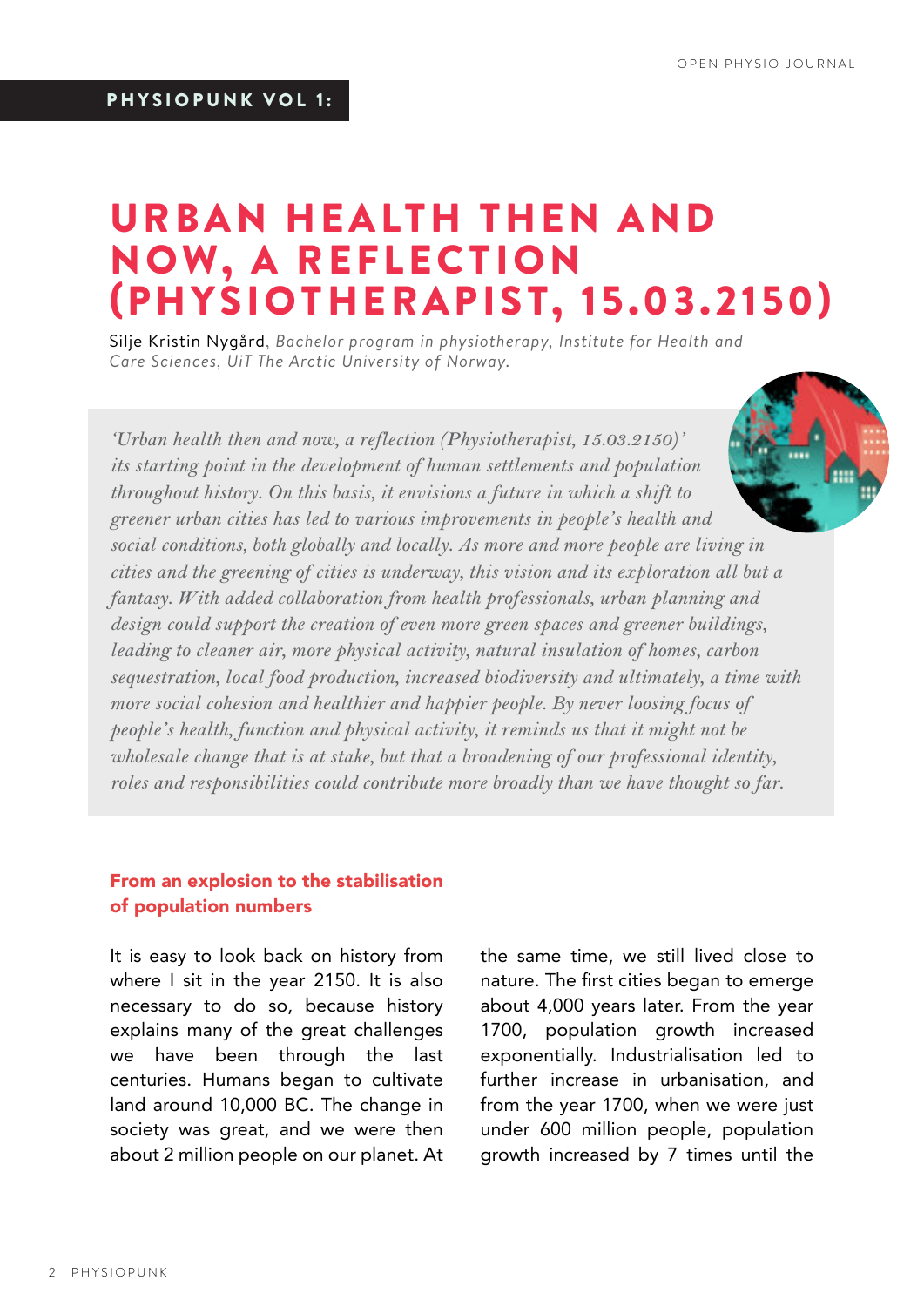1990s so that we were 7 billion people in 2011. In the year 2100, we passed 11 billion people on earth. After this, the population has remained relatively stable, and today we count just under 11.1 billion.

We still have some migration, but these are low and predictable numbers of people. Virtually all migration is voluntary, because poverty and social and political unrest have been virtually eradicated. The birth rate worldwide has also stabilised, and in the last 20 years has fluctuated between 1.9 and 2.1 children per woman. For many decades, there was a concern regarding

*T H E F A C T T H A T W E I N C L U D E D P E O P L E W I T H D E G R E E S A N D C L E A R VOICES IN SCIENCE AND H E A L T H I N T O U R B A N P L A N N I N G H A S H A D A N I M PA C T O N W H Y O U R C I T I E S L O O K A S T H E Y D O TODAY. NOW IT IS NOT O N LY R E Q U I R E D B Y L AW,* **BUT IT HAS BECOME** *N A T U R A L T O T H I N K A B O U T N A T U R E A N D C L I M A T E I N U R B A N P L A N N I N G . T H I S H A S G I V E N G O O D R E S U L T S , B O T H L O C A L LY A N D G L O B A L LY.*

an ageing population. Targeted work has now ensured good physical and mental health, and technological advances contribute to us living longer and healthier lives. For the oldest in the population, the breakthrough in dementia and Alzheimer's research in the year 2045 was essential. This breakthrough, together with generally better medical treatment and technology, has facilitated and prolonged selfmanagement for the elderly. The improvement of the elderly's physical environment has been an additional contributing factor to good health. In 2020, life expectancy for men and women was 79 years and 83 years, respectively. In 2100, life expectancy was increased to 92 years for men and 93 years for women, while today life expectancy is 96 years for both women and men. The retirement age is also constantly increasing, and as of today the retirement age is 78 years, but many remain employed even longer than this. Just imagine how incredible it is that the current retirement age is close to life expectancy for men in 2020.

### **Our green and blue cities**

Stable population numbers have been essential to building and developing structurally good cities where the needs of inhabitants are covered for. In 2050, 70 percent of the global population lived in urban areas, today, 100 years later, 88 percent of the population are living in cities. The opinions of the health and environmental sectors were increasingly emphasised in the Planning and Building Act in 2034. The fact that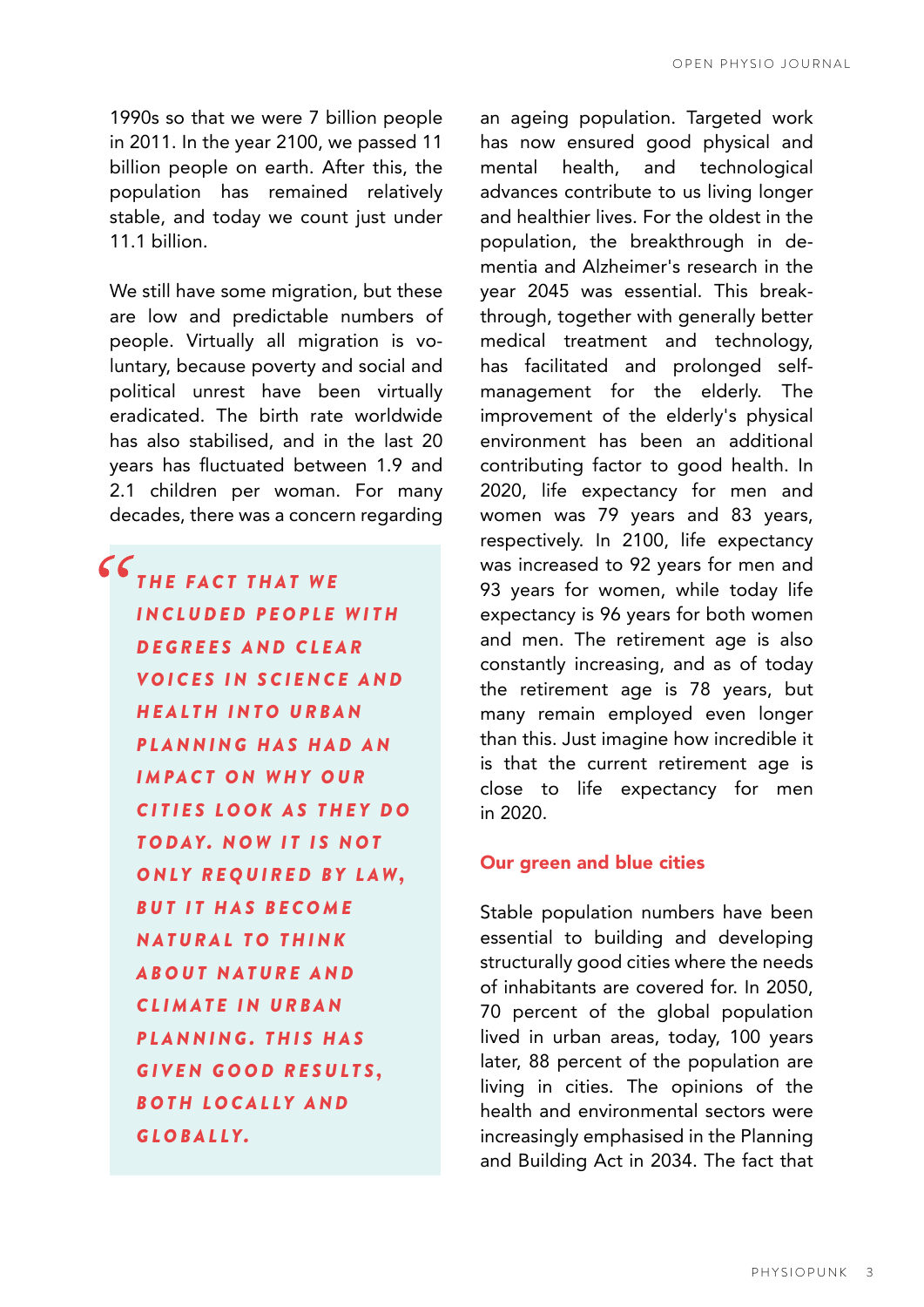we have included people with degrees and clear voices in science and health into urban planning has had an impact on why our cities look as they do today. Now it is not only required by law, but it has become natural to think about nature and climate in urban planning. This has given good results, both locally and globally.

Within the energy sector, all fossil fuels have been phased out, and new energy comes exclusively from renewable resources. Smart buildings use little energy and are also responsible for energy production. For example, all windows and roof panels now function as solar panels. Our buildings are now self-sufficient in electricity, before the surplus energy is included in a common energy warehouse that supplies the city's infrastructure and common areas with clean and renewable energy. Cars, boats and public transport are fully electric, and within the urban zones a separate network for underground transport has been developed to reduce air and noise pollution and increase safety. This has given us opportunities to move more freely in the urban environment itself. Where there used to be roads, these have been reduced to narrow dedicated cycle paths, and the rest of the area has been taken over by green corridors and parks. Old river paths that were redirected into pipes and down into the ground have now been opened up and brought to light again. The sound of small rivers and streams is heard in urban environments again.

It is not only the networks between the buildings that have become green, but the city's buildings have also become physically green. Although concrete, steel and wood are still used in the construction itself, the production of these materials is free of pollution and wear and tear on the climate and environment. In addition, the buildings' cladding is organic. Here, local native vegetation is used as positive sensory stimuli, and they simultaneously

 $cc$ *F R O M S H I F T I N G N A T U R E TO MAKE ROOM FOR US. WE HAVE NOW CHOSEN T O W R A P O U R S E LV E S I N IT LIKE A BLANKET ON C O L D W I N T E R D AY S . B Y D O I N G T H I S W E H AV E R E A L LY F O U N D T H E*

function as the city's green lungs. The vegetation on our cladding forms the basis for extensive biodiversity. It also stores carbon, reduces noise-levels, and has a cooling effect and offers shade on the hottest summer days and natural insulation on the coldest winter nights.

It is really a positive effect that biodiversity has increased so significantly. 150 years ago, it was critical for the population of pollinators worldwide. In the cities, small trials and projects were started where beekeepers placed beehives on roofs, in parks and on roundabouts. Today, they have become a common sight in the urban environment. The decline in pollution and the increase in green areas led to both the domesticated and wild pollinators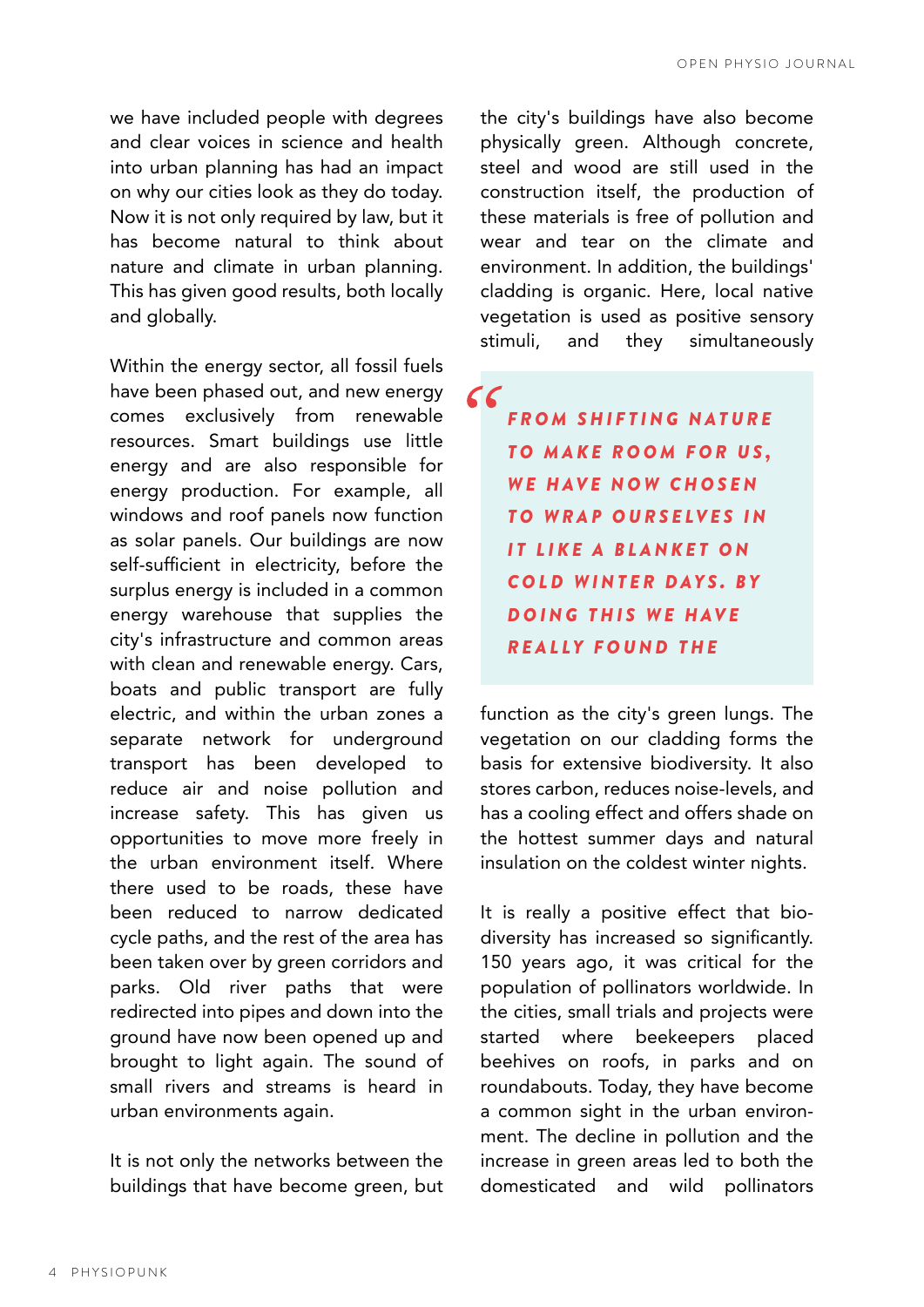gaining a foothold again, and today we have healthy populations of insects that help to keep the city and the surrounding areas green and lush. Larger municipal gardens have been given space in the various districts. Here, communities gather for growing vegetables and plants, socialising and fellowship. Municipal gardens, parks, safe play areas and activity opportunities have created social areas for people of all ages.

The green transition and the stabilisation of population growth gave us the opportunity and time for positive change in society. The high pace, the constant race and pressure that were previously characteristic of life in the cities have changed to what can better be described as collaboration at a safe and steady steady pace. Nature, which is definitely a part of our surroundings, now also in the cities, invites us out but also in, as a natural part of biodiversity. This has contributed significantly to the improvements we have seen in urban health.

Previously major stressors in cities such as air pollution and noise have been reduced. The green areas, corridors and facilities have given us healthier movement patterns. Very few own or use private transport, there is an increase in the use of public transport, many report the use of bicycles as a means of transport and even more just walk. We are seeing a significant increase in the proportion of people who use the specifically adapted green areas and the social arenas for interaction for both children and the elderly, which has resulted in a decrease in loneliness and depression, among other things. With nature as a backdrop, increased physical activity, improvement of social factors, play and social cohesion, and the opportunity for relaxation and recovery, have contributed to both mental and physical health in urban areas today being good and constantly improving. From shifting nature to make room for us, we have now chosen to wrap ourselves in it like a blanket on cold winter days. By doing this we have really found the place we need.

## **Development of the physiotherapy profession**

The physiotherapy profession has always had body and movement in its focus for good health. Previously, this was only the physical body, but gradually the mental part, social factors and the human external environment have also become important to physiotherapists. The whole person should be seen as a holistic unit in interaction with their surroundings, a holistic approach to good health. The profession has developed. Physiotherapy is a flexible profession that is constantly adapting to human needs, and humanity is constantly facing new challenges, which, in turn, create societal changes. Examples of such societal factors have been war and the aftermath of this in the 1940s, the consequences of viral diseases such as polio until the 1950s and covid-19 in the 2020s. We have been through a 21st century with an increase in lung disease, cancer, obesity, cardiovascular disease and an aging population until the 2060s, through constant medical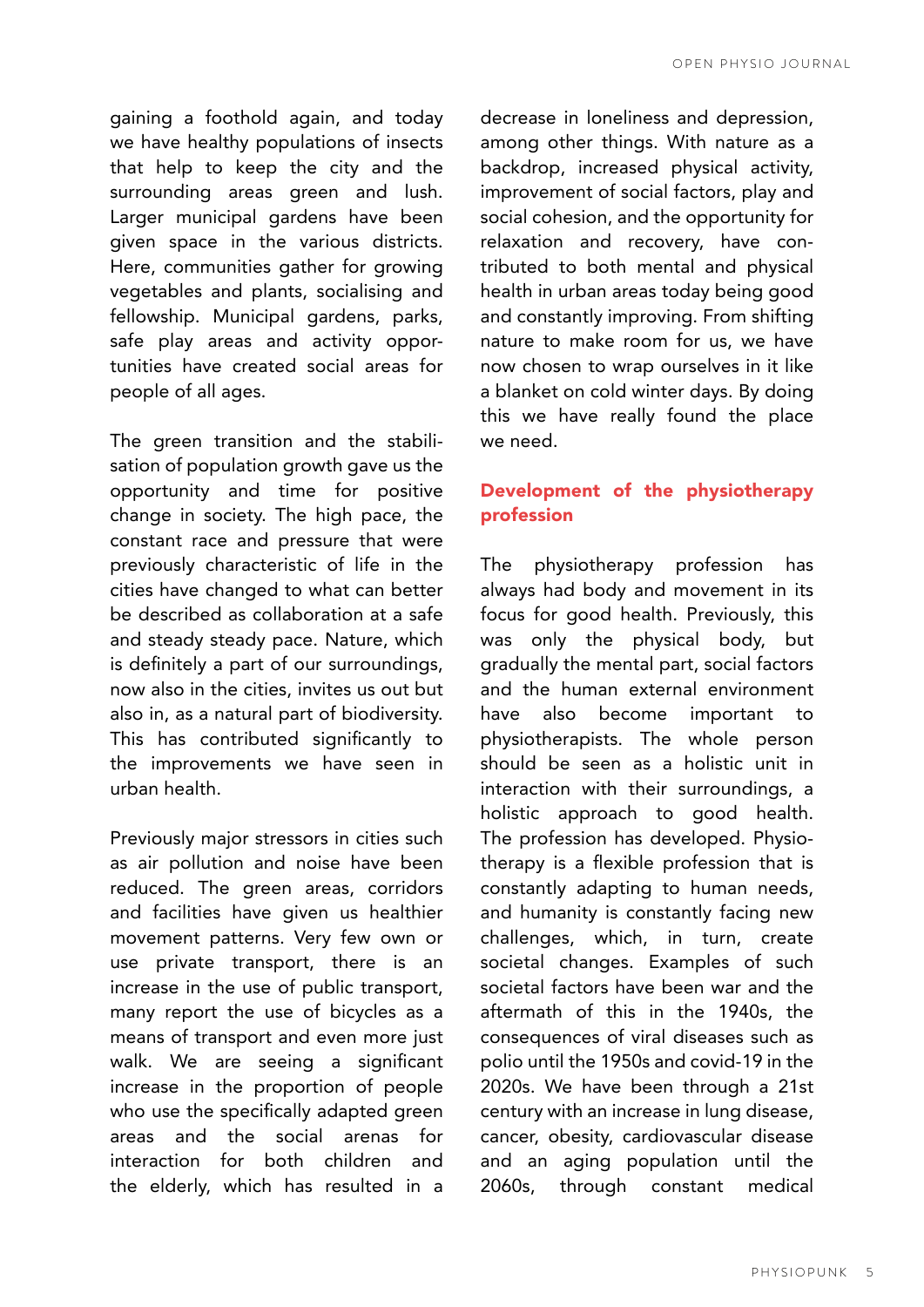revolutions and finally the green transition in more modern times.

Treatment approaches within the health professions were previously targeted at specific patient groups and individually oriented measures. Although this is still important today, the focus gradually shifted to preventative measures at the end of the 20th century, and the education for 'society and nature' from 2020 onwards. Previous health prevention projects are now an integral part of the teaching offered throughout all years of education, even in upper secondary school where public health and general life skills are an integral part of all subjects in school. Here, too, physiotherapists have been part of interdisciplinary groups to adapt the didactic content of public health and life skills. Although climate and the environment were also on the agenda as early as the 20th century, it was not until the 2000s that they became a recognised factor for health. Climate and environment become standard subjects in health education in the 2020s, but it was only recognised in 2030 that the declining worldwide public health was only a symptom of nature's health, and that it was only by focusing on this disease that the symptoms could disappear. This was the beginning of what we know today as the truly holistic approach to good health.

The increases in knowledge and preventative health work have worked well. This is especially visible in patient groups with what we previously called lifestyle diseases. Patients with obesity problems, type 2 diabetes, heart and lung problems are only a very small group today, compared to the peak we had in the year 2069. Nevertheless, we must not forget the identity of physiotherapy, because even though society has changed, the population has stabilised, and we have a society that takes care of more and more people in better health, physiotherapy is still concerned with the body and movement to ensure good function in the musculoskeletal system. Health clinics still work with individual treatment and with different patient groups, but today the largest patient group are those who need training after various types of physical and mental trauma and acute injuries. In conjunction with that, we also have a large field in neurology and prosthetic technology.

Population numbers have stabilised, we have found balance in age distribution, we are producing ever cleaner and better food, and changes in climate are now pointing in the right direction. Our cities are designed for good mental health and physical activity, we can walk out the door at home to immediately experience nature outside. We can hug a tree, smell grass, taste berries from common gardens, and listen to pollinators and bird life all around. We physiotherapists use this actively in our preventative work - both individually oriented, and as formal participants in urban planning - for closeness to nature and movement makes people lighter at heart and getting out the door is so much more enjoyable than it was in the last century. Individuals have become